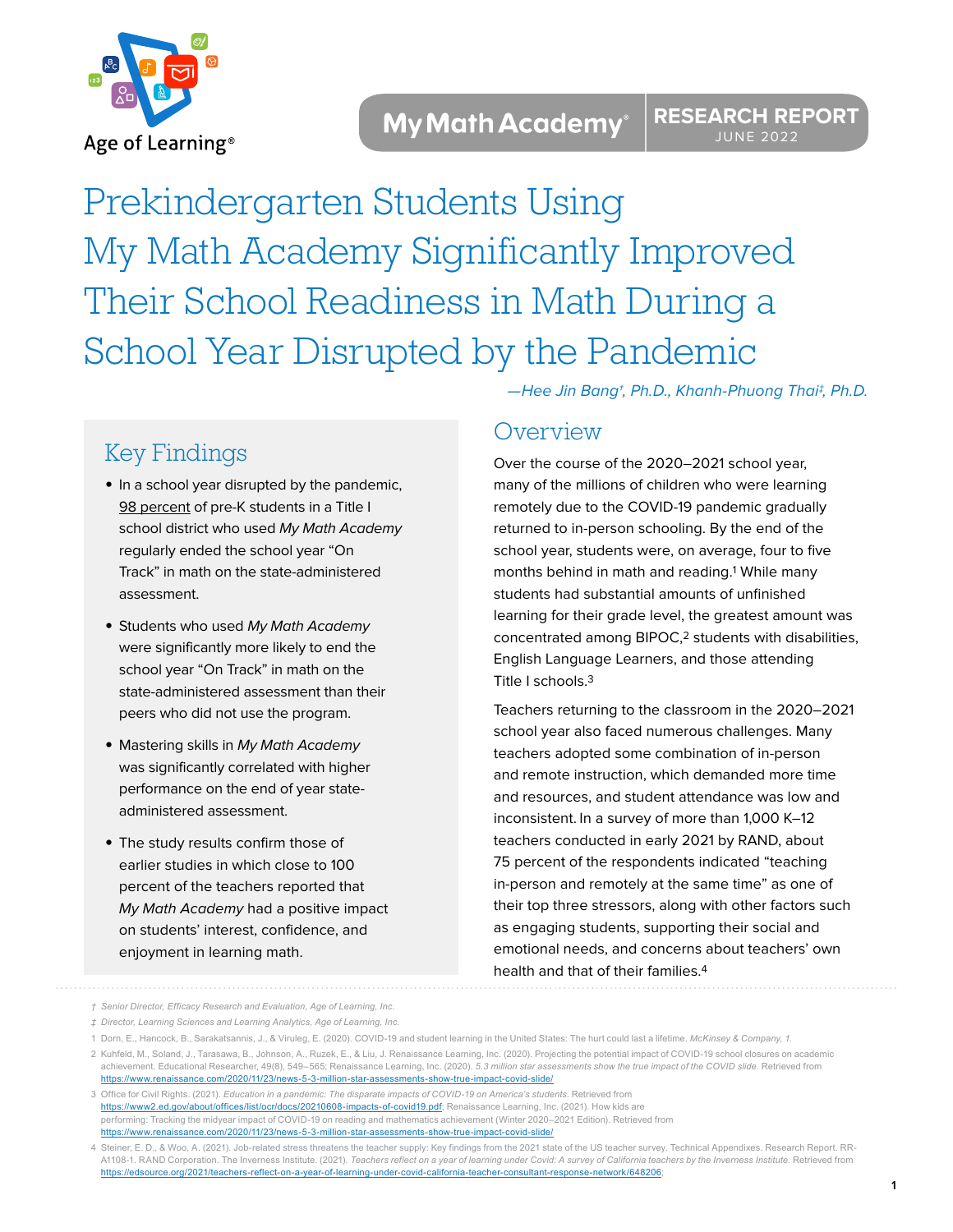### $\overline{C}$  Age of Learning®

In anticipation of the extraordinary challenges that characterized the 2020–2021 school year, many educators and administrators across thousands of districts in the country searched for effective educational resources to support learning and teaching. One such district was the Harlingen Consolidated Independent School District in Texas. Harlingen is a city (population of approximately 86,000) located in Cameron County, the southernmost county in the state of Texas, where 82 percent of the population are identified as Hispanic or Latino, and about 33 percent of the families have income below the poverty level.<sup>5</sup>

About 80 percent of the students in the district are eligible to participate in the free and reduced-price meal program,6 and in fall of 2020, 61 percent of children in pre-K were classified as "at-risk," meaning that they did not perform satisfactorily on a readiness test or an assessment administered during the school year. Given the crucial role of early mathematics skills and knowledge in later academic success,7 the early childhood education administrators in Harlingen specifically sought resources that could equitably strengthen these young children's foundational math knowledge while inspiring a love of math in their youngest learners (ages 3–4), and equip educators with insights about each learner's strengths and weaknesses as well as tools to provide personalized instruction for each student.<sup>8</sup> They identified Age of Learning's My Math Academy as the resource that could address their needs, based on previous studies of its effectiveness in helping young learners from Title I districts,<sup>9</sup> and piloted the program in 57 pre-K classrooms during the 2020–2021 school year. Like many school districts across the country, Harlingen began the school year with all students learning remotely, and teachers worked with individual students' families to ensure that each child could log in to the program from home. By the end

of the school year, about 67 percent of the students had returned to in-person instruction while 30 percent continued in remote schooling.

# My Math Academy Program

My Math Academy is built on a patented Personalized Mastery Learning System™ (PMLS) designed to individualize instruction for learners.10 Efficacy research conducted on My Math Academy has been reviewed by LearnPlatform as meeting ESSA Level I standards for "Strong Evidence," and the program uses the PMLS to help young children build a solid foundation of number sense and operations. The PMLS used in My Math Academy enables a Personalized Mastery Learning Ecosystem (PMLE), which consists of three components that work together to increase children's math skills and knowledge, as well as their motivation, confidence, and persistence in math learning. The three components are the child-facing Learning Games, the parent-facing At-Home Resources, and the educatorfacing Teacher Dashboard.8 The parent and educator resources provide real-time insights based on student performance data collected from the Learning Games.

The child-facing program features 98 games consisting of over 300 activities, covering concepts and skills for prekindergarten through 2nd grade. The patented PMLS<sup>™</sup> underlying My Math Academy uses initial diagnostic assessments to measure each child's prior knowledge and determine where they are placed within the program, based on what they know and are ready to learn next.11

Evidence of learning on each granular Learning Objective is collected as the student plays, and as they progress in My Math Academy, the adaptive system uses their performance to recommend Learning Games at specific level of difficulty, based on a knowledge

<sup>5</sup> U.S. Census Bureau. (2019). 2019 *American community survey single year estimates*. Retrieved from<https://www.census.gov/newsroom/press-kits/2020/acs-1year.html>

<sup>6</sup> McFarland, J., Hussar, B., Zhang, J., Wang, X., Wang, K., Hein, S., Diliberti, M., Forrest Cataldi, E., Bullock Mann, F., & Barmer, A. (2019). The Condition of Education 2019 (NCES 2019- 144). U.S. Department of Education. Washington, DC: National Center for Education Statistics. Retrieved from<https://nces.ed.gov/pubsearch/pubsinfo.asp?pubid=2019144>

<sup>7</sup> Watts, T. W., Duncan, G. J., Clements, D. H., & Sarama, J. (2018). What is the long-run impact of learning mathematics during preschool?. *Child Development, 89*(2), 539–555. DOI:10.1111/ cdev.12713

<sup>8</sup> Thai, K.P. & Bang, H.J. (2022). *My Math Academy empowers pre-K and kindergarten teachers to provide personalized, equitable instruction to accelerate learning.* Research Report. Age of Learning, Inc. [https://www.ageoflearning.com/case\\_studies/HARLINGEN\\_MM\\_ResrchBrf\\_RGB\\_FINAL4.pdf](https://www.ageoflearning.com/case_studies/HARLINGEN_MM_ResrchBrf_RGB_FINAL4.pdf)

<sup>9</sup> Bang, H.J. & Li, L. (2020). *My Math Academy significantly accelerates early elementary children's math skills and fosters greater engagement in math: A replication of a randomized-control*  trial. Age of Learning, Inc. Retrieved from: [https://www.ageoflearning.com/My\\_Math\\_Academy\\_Research\\_Brief\\_2020.pdf;](https://www.ageoflearning.com/My_Math_Academy_Research_Brief_2020.pdf) Thai, K.P., Bang. H.J., & Li, L. (2021). Accelerating early math learning with research-based personalized learning games: A cluster randomized controlled trial. *Journal of Research on Educational Effectiveness.* DOI: 10.1080/19345747.2021.1969710; ™ Dohring, D., Hendry, D., Gunderia, S., Hughes, D., Owen, V. E., Jacobs, D.E., Betts, A., & Salak, W. (2019). U.S. Patent No. 20190236967 A1.Washington, DC: U.S. Patent and Trademark Office.

<sup>10</sup> Betts, A., Thai, K-P., & Gunderia, S (2021). Personalized mastery learning ecosystems: Using Bloom's four objects of change to drive learning in adaptive instructional systems. HCII 2021: *Adaptive Instructional Systems, Design and Evaluation, 29-52.*

<sup>11</sup> Betts, A. (2019). Mastery learning in early childhood mathematics through adaptive technologies. In IAFOR (Ed.). *The IAFOR International Conference on Education – Hawaii 2019 Official Conference Proceedings* (pp. 51-63). Japan: The International Academic Forum.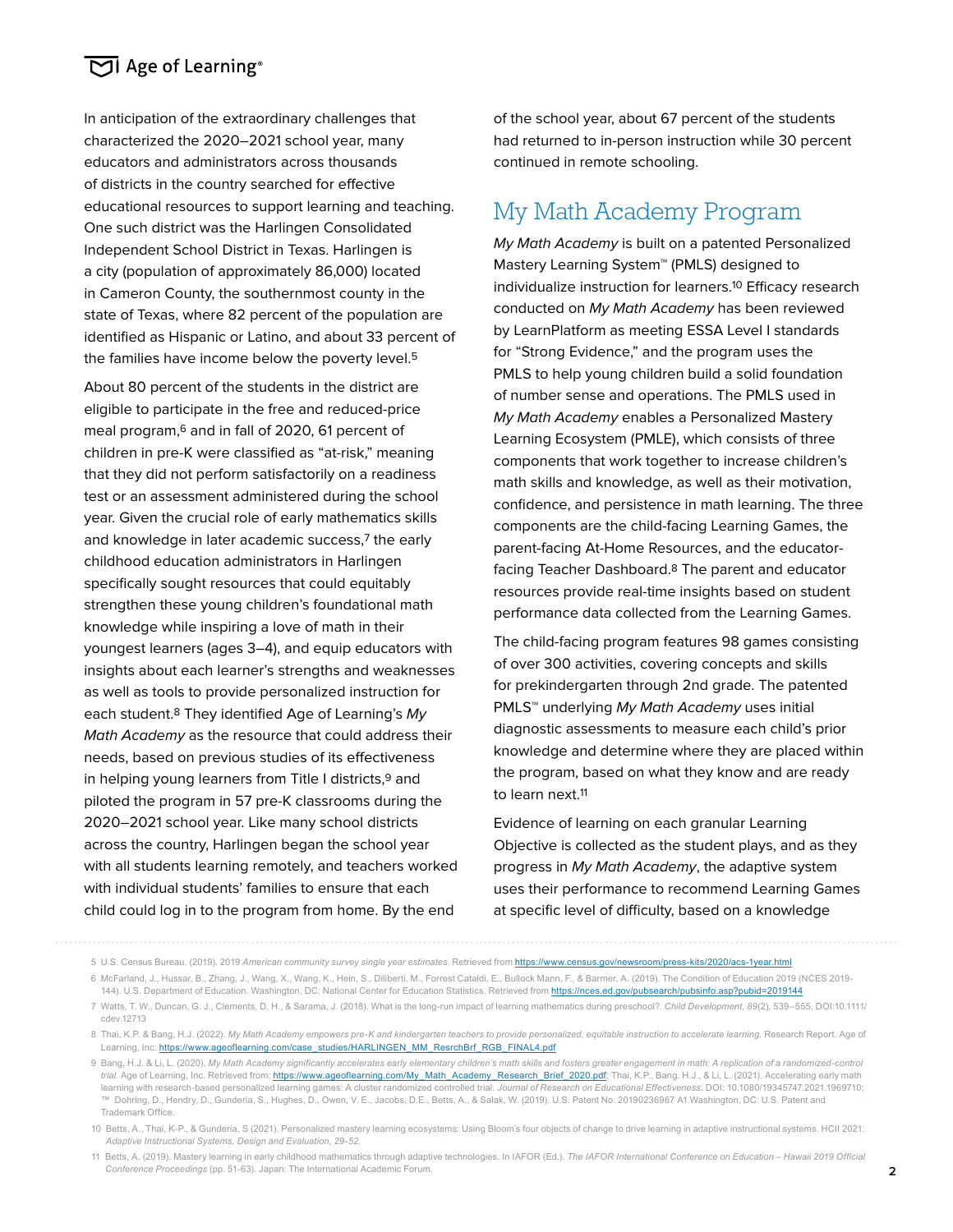### $\boxed{\triangleright}$  Age of Learning®

map of Learning Objectives and their prerequisite relationships.12 Within each activity, performance data is used to provide appropriate scaffolding, adjust difficulty, and offer formative feedback. Each game includes up to six Learning Activities at varying difficulty levels, including an in-game mastery check called the "boss" level. Students master the boss levels to demonstrate their skills and understanding, indicating that they are ready to move on to the next game. Figures 1 and 2 show examples of child-facing games in My Math Academy. For a description of the educator-facing Teacher Dashboard, see an earlier report of this study.8



**Figure 1.** Students practice counting out quantities by helping the Shapeys do a head count for a boat ride.



**Figure 2.** Students practice backward count sequences by helping the Shapey place numbered rings on a line starting from the right side and traveling to the left by swinging on each ring.

## **Participants**

Across 17 high-need schools in Harlingen, a total of 976 prekindergarten students in 57 classrooms and their educators participated in a study of My Math Academy from September 2020 to June 2021. Most students (847) were four-year-old children in regular pre-K(4) prekindergarten programs, while 129 were three-year-old children enrolled in a pre-K(3) program partially funded by the U.S. Department of Health and Human Services' Head Start program. Although all students had access to My Math Academy for the entire school year, they began using the program at various times, with 8 percent starting in September and the majority (80 percent) starting between October and December of 2020.

## Procedures

Prior to the start of implementation, all pre-K(3) and pre-K(4) teachers participated in a two-hour virtual training on My Math Academy, which included video introductions (3 to 9 minutes each) of how My Math Academy works, the students' first-time user experience, and an overview of the Teacher Dashboard (student account management, exploring Dashboards, and how to get started). In between the videos, teachers participated in short virtual breakout rooms or answered reflection questions.

During the implementation period in November, teachers participated in another one-hour virtual training to gain further understanding of students' prior knowledge through the placement assessments into the My Math Academy system and to develop their skills in making effective use of the Teacher Dashboard, including interpreting the Student Progress Monitoring.

Teachers were asked to encourage each student to use My Math Academy for 45 minutes per week over multiple days (e.g., 15 minutes per day for three days a week). Each student was provided a district-issued iPad that had My Math Academy installed, and students used their individual accounts to log in, either at school or at home.

At the end of the study, teachers were asked to complete a survey and were invited to participate in a one-hour Zoom interview. The survey and interview

<sup>12</sup> Mislevy, R. J., Almond, R. G., & Lukas, J. F. (2003). A brief introduction to evidence–centered design. ETS Research Report Series, 2003(1), i-29; Owen, V. E., & Hughes, D. (2019). Bridging two worlds: Principled game-based assessment in industry for playful learning at scale. In *Game-Based Assessment Revisited* (pp. 229-256). Springer, Cham; Shute, V. J. (2011). Stealth assessment in computer-based games to support learning. In S. Tobias & J. D. Fletcher (Eds.), *Computer Games and Instruction,* 503–524. Retrieved from [http://myweb.fsu.edu/vshute/pdf/shute%20pres\\_h.pdf](http://myweb.fsu.edu/vshute/pdf/shute%20pres_h.pdf);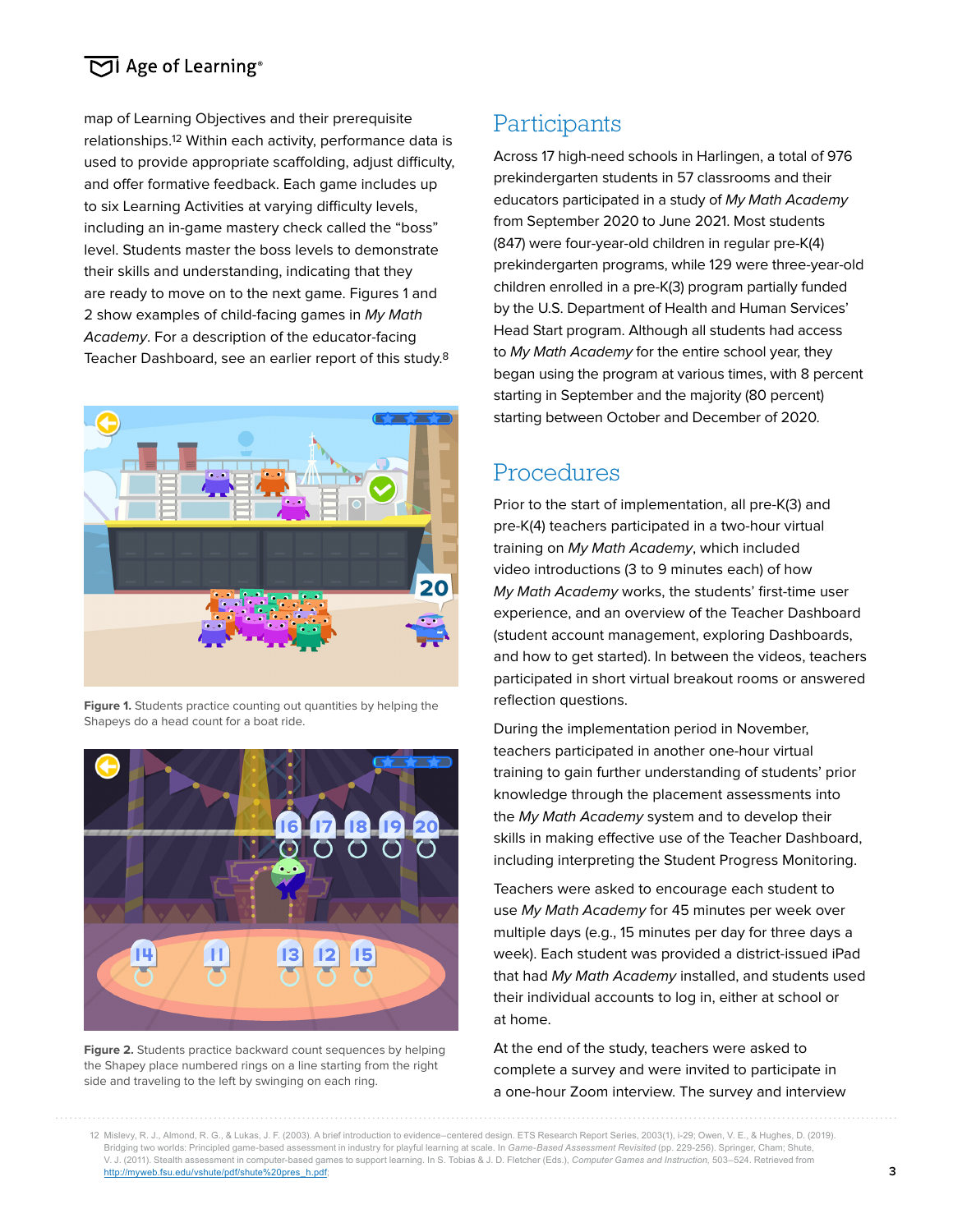### $\boxed{\triangleright}$  Age of Learning®

questions collected data on teachers' experiences of using My Math Academy during the 2020–2021 school year; their observations of student engagement, attitudes, and learning; and their thoughts on the impact of My Math Academy.

Additionally, the state of Texas administers the CIRCLE (Center for Improving the Readiness of Children for Learning and Education) Progress Monitoring System assessment three times a year to pre-K students. The CIRCLE is a screening and progress monitoring tool with well-established reliability and validity when used with 3- and 4-year-olds in that it relates to other tests and predicts child outcomes.13 Early math subskills assessed included rote counting (count to the highest number in consecutive order), set counting (count a specified number of items and verbally express the

total), number naming (name pictures of numbers), number discrimination (identify a number among pictures of numbers and non-numbers), shape naming (name pictures of shapes), shape discrimination (identify pictures of specific shapes among other shapes), and operations (use addition and subtraction to respond to a question while referring to pictures on the screen). The CIRCLE Progress Monitoring System provides three benchmarks: "On Track," "Needs Support/Monitor," and "Out of Range." "On Track" indicates that a child has developed understanding and that the child will benefit from continued targeted instruction. "Needs Support/ Monitor" indicates an underdeveloped understanding. "Out of Range" indicates that the child is not within the specified age range or there are no established thresholds. These data were collected from the district when they became available in fall 2021.

## **Results**

Finding 1. Ninety-eight percent of students who used My Math Academy (MMA) regularly ended the school year "On Track" in math overall on the state-administered assessment.

The recommended weekly usage for My Math Academy was a minimum of 45 minutes, and over the course of the 2020–2021 school year, pre-K students used My Math Academy (n = 976) on average for 35 minutes per active week  $(SD = 40.6)$  over 30 active weeks  $(SD = 7.2)$ . They spent, on average, 15.2 hours  $(SD = 11.2)$  using My Math Academy and completed an average of 201.02 Learning Activities (SD = 142.5).

Students who mastered at least 15 skills in the program, defined as regular users of My Math Academy (431 students, 44 percent of those who used the program), averaged 43 minutes per active week (SD = 15.1) in the program over 26 active weeks (SD = 5.5). Of these students, 421 took the CIRCLE Progress Monitoring assessment in spring 2021, and 98 percent of those scored "On Track" on the math assessment overall.



**Figure 3.** Comparison of students who used My Math Academy (~45 min/week vs. at all) to those who did not use the program

<sup>13</sup> Assel, M. A., Montroy, J. J., Williams, J. M., Foster, M., Landry, S. H., Zucker, T., ... & Bhavsar, V. (2020). Initial Validation of a Math Progress Monitoring Measure for Pre-Kindergarten Students. *Journal of Psychoeducational Assessment, 38*(8), 1014-1032; Landry, S.H., Assel, M., Williams, J., Zucker, T.A., Swank, P.R., & Gunnewig, S. (2014). CIRCLE (formerly C-PALLS+STEM): The CIRCLE phonological awareness language and literacy system + science, technology, engineering and math. Children's Learning Institute: University of Texas Health Science Center;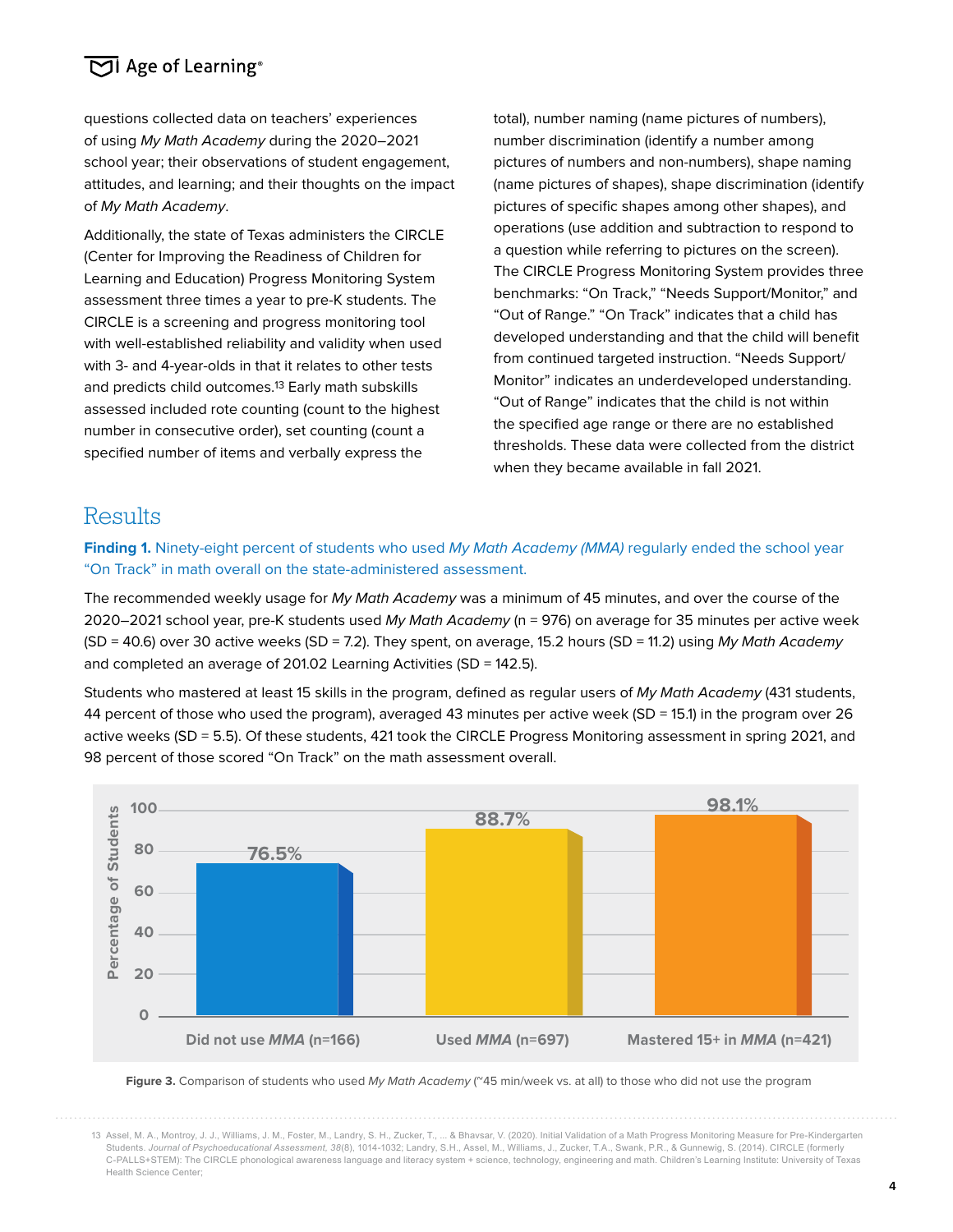## $\overline{\mathrm{CI}}$  Age of Learning®

#### **Finding 2.** Students who used My Math Academy were significantly more likely to end the school year "On Track" in math overall on the state-administered assessment than their peers who did not use the program.

Among those who used My Math Academy, 786 (81.5 percent) took the CIRCLE Progress Monitoring System assessment at the end of Spring 2021 after spending on average 35 minutes per week (SD = 15.6) on the program over 22 weeks (SD = 8.3). Of these students, a total of 697 (88.7 percent) ended the school year "On Track" in math overall. In contrast, 76.5 percent of students who did not use My Math Academy ended the school year "On Track" in math overall. Therefore, students who used My Math Academy at all were significantly more likely to end the school year "On Track" in math than their peers who did not use the program (t(902) = 2.88,  $p < .01$ , Cohen's  $d = .25$ ). Those who used My Math Academy regularly (i.e., mastered at least 15 skills in the program) were even more significantly likely to end the school year "On Track" in math than those who did not use the program (t(592) = 8.27,  $p < .001$ , Cohen's  $d = 0.76$ . These results are illustrated in Figure 3 (p. 4). (Cohen's d measures the size of the difference between two groups, and effect sizes of 0.25 or larger are "substantively important" according to the What Works Clearinghouse, a federal repository of research evidence on educational programs.)14

#### **Finding 3.** Students who used My Math Academy were significantly more likely to end the school year "On Track" in math subskills on the state-administered assessment than their peers who did not use the program.

Comparing students who used My Math Academy and those who did not on the math subskills assessed on the CIRCLE Progress Monitoring System assessment showed that those who used the program outperformed the nonusers on all seven subskills assessed. My Math Academy users were significantly more likely to end the school year "On Track" on four of the subskills than their peers not using the program: Rote Counting (t(947) = 2.41,  $p < .05$ , Cohen's  $d = .21$ , Set Counting (t(942) = 2.90,  $p < .01$ , Cohen's  $d = .25$ ), Shape Naming (t(948) = 2.24,  $p < .05$ , Cohen's  $d = .19$ ), and Shape Discrimination (t(947) = 3.26,  $p < .01$ , Cohen's  $d = .28$ ).



Figure 4. Comparison of students who used My Math Academy to those who did not on math subskills assessed on the CIRCLE Progress Monitoring System assessment

14 What Works Clearinghouse. (2020). What Works Clearinghouse Standards Handbook, Version 4.1. Washington, DC: U.S. Department of Education, Institute of Education Sciences, National Center for Education Evaluation and Regional Assistance. <https://ies.ed.gov/ncee/wwc/Docs/referenceresources/WWC-Standards-Handbook-v4-1-508.pdf>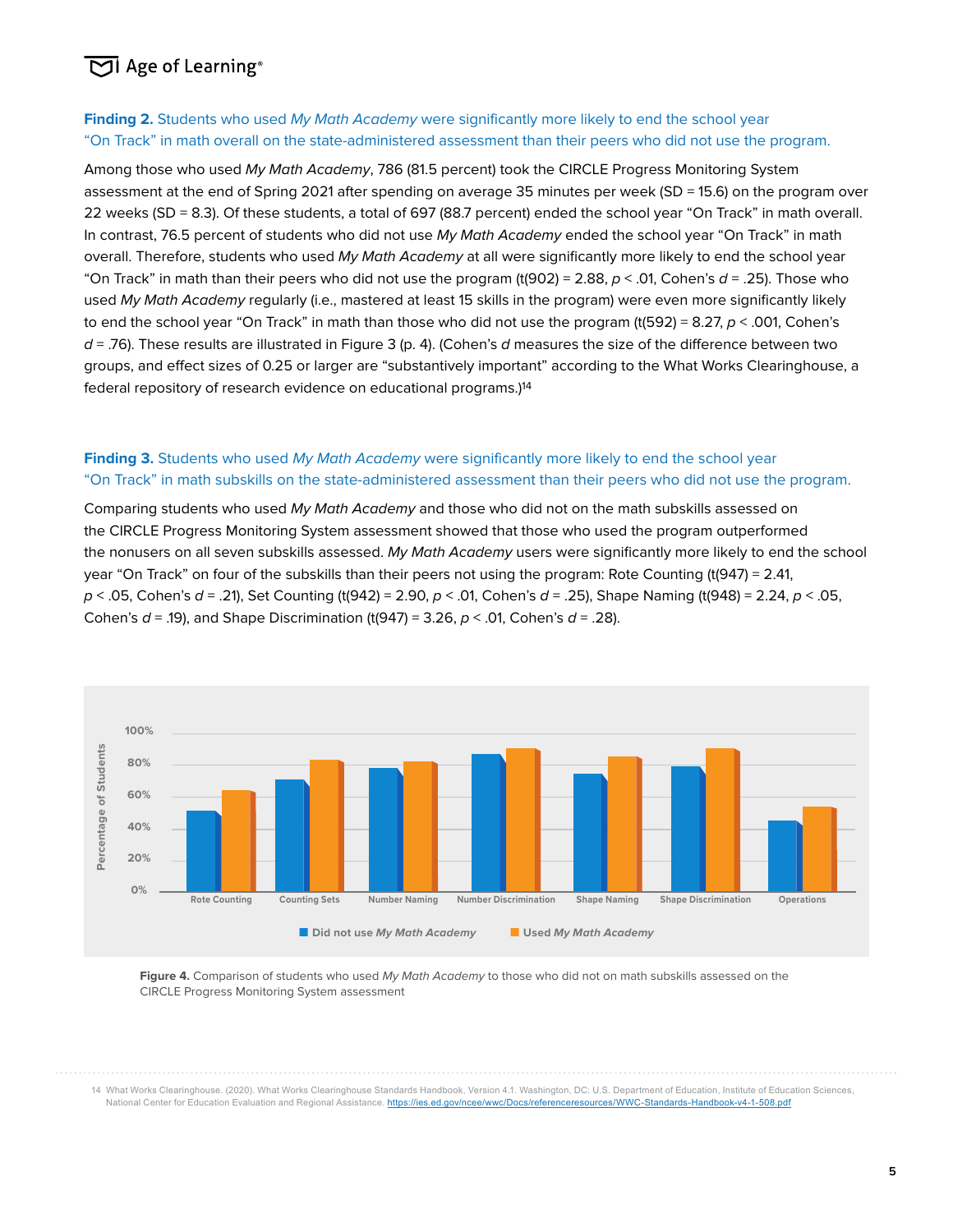## $\overline{\text{CI}}$  Age of Learning®

Finding 4. Mastering skills in My Math Academy was significantly correlated with higher performance on the end-of-year state-administered assessment.

An examination of the relationship between My Math Academy usage and performance on the state-administered assessment showed a significant positive correlation between the total number of skills mastered in the program and the end-of-year performance ( $r = .50$ ,  $p < .001$ ).<sup>15</sup>



Figure 5. Relationship between total skills students mastered in My Math Academy and their overall math score on stateadministered assessment at the end of the school year

#### **Teacher Reports**

These results were corroborated by teacher surveys and interviews. For example, in a survey of 51 math teachers who used My Math Academy in early childhood classrooms in the same district in school year 2020–2021, 98 percent indicated that the progress that they saw for individual students in My Math Academy aligned with the progress they observed in the classroom. Additionally, 98 percent reported that My Math Academy helped increase their students' interest, self-confidence, and enjoyment in learning math, corroborating the results of earlier efficacy studies conducted on the program. Teachers also shared in interviews their thoughts about My Math Academy's impact on their students.

**"**I attribute a large portion of their academic success this year especially in Mathematics to My Math Academy. The good thing is it doesn't just throw them into another concept. It takes a familiar concept, and then it builds on it, and that really helped. I really love its simplicity, its effectiveness; it was very user-friendly for all kinds of students, from the ones that came in with prior concepts to the ones that came in with none.**"**

15 Correlation coefficients (r values) range from -1 to 1. Coefficients between .7 and .9 indicate strong relationship between variables; coefficients between .5 and .7 indicate moderate relationship; and coefficients lower than .3 indicate weak relationship.